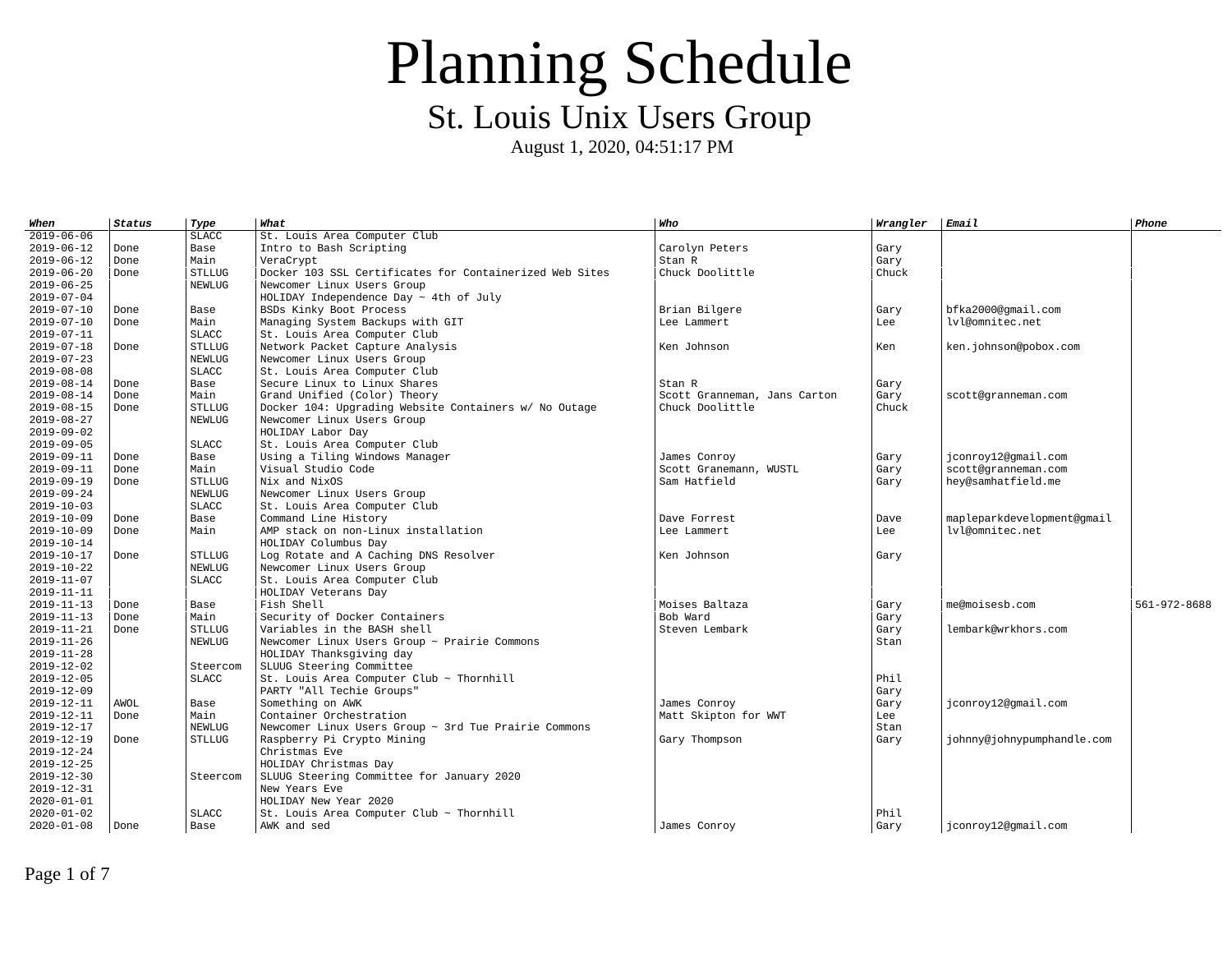| When             | Status    | Type          | What                                                  | Who                            | Wrangler  | Email                          | Phone        |
|------------------|-----------|---------------|-------------------------------------------------------|--------------------------------|-----------|--------------------------------|--------------|
| $2020 - 01 - 08$ | Done      | Main          | Cloud Concepts for Unix Gurus                         | Joe Epplin                     | R. Seibel | epplinj@objectcomputing.com    |              |
| $2020 - 01 - 16$ | Done      | <b>STLLUG</b> | CEPH File System                                      | Michael Carrington of SuSE     | Gary      | mcarrington@suse.com           |              |
| 2020-01-20       |           |               | HOLIDAY MLK Day                                       |                                |           |                                |              |
| 2020-01-28       |           | <b>NEWLUG</b> | Newcomer Linux Users Group ~ Prairie Commons          |                                | Stan      |                                |              |
| 2020-02-03       |           | Steercom      | SLUUG Steering Committee                              |                                |           |                                |              |
| 2020-02-06       |           | <b>SLACC</b>  | St. Louis Area Computer Club ~ Rock Road              |                                | Phil      |                                |              |
| 2020-02-12       |           |               | SLUUG Annual Meeting and Elections                    |                                |           |                                |              |
| 2020-02-12       | Done      | Base          | File permissions                                      | Stan R                         |           |                                |              |
| 2020-02-12       | Done      | Main          | AWS VPS Amazon Virtual Private Cloud                  | Steven Lembark                 | Gary      | lembark@wrkhors.com            |              |
| 2020-02-17       |           |               | HOLIDAY Presidents Day                                |                                |           |                                |              |
| 2020-02-20       | Done      | <b>STLLUG</b> | ANTI-SPAM with Sender Policy Framework                | Dave Forrest                   | Gary      | mapleparkdevelopment@gmail.    |              |
| 2020-02-25       |           | <b>NEWLUG</b> | Newcomer Linux Users Group ~ Rock Road                |                                | Stan      |                                |              |
| 2020-03-02       |           | Steercom      | SLUUG Steering Committee and Count Ballots            |                                |           |                                |              |
| 2020-03-11       | Done      | Base          | NMAP Scripts                                          | Tony Zafiropoulos SysEngr CISA | Gary      |                                |              |
| 2020-03-11       | Done      | Main          | Amateur Radio and Open Source Software                | Kyle Krieg                     | Lee       | aa0z@slsrc.org                 |              |
| 2020-03-12       |           | <b>SLACC</b>  | St. Louis Area Computer Club $\sim$ 2nd Thu Thornhill |                                | Phil      |                                |              |
| 2020-03-19       | Done      | <b>STLLUG</b> | Hardware: FPGAs, ASICs, CPUs                          | Brice Meyer                    | Gary      | bmeyer@sei.cmu.edu             |              |
| 2020-03-24       | Cancelled | <b>NEWLUG</b> | Newcomer Linux Users Group ~ Thornhill                |                                | Stan      |                                |              |
| 2020-03-30       |           | Steercom      | SLUUG Steering Committee forApril                     |                                |           |                                |              |
| 2020-04-02       |           | <b>SLACC</b>  | St. Louis Area Computer Club $\sim$ ONLINE            |                                | Phil      |                                |              |
| 2020-04-04       |           |               | Library Reservations $\sim$ Indefinet Delay           | Stan & Phil?                   |           |                                |              |
| 2020-04-08       | Done      | Base          | Working ONLINE $\sim$ A Familiarity Period            | Stan R                         | Gary      | stanr@sluug.org                | 314-298-1183 |
| 2020-04-08       | Done      | Main          | Django                                                | Tyler Rudie                    | Gary      | rudiet@gmail.com               | 636-734-8977 |
| 2020-04-16       | Done      | <b>STLLUG</b> | Linux at the Open Network Laboratory WUSTL            | Dr. Parwatkar of WUSTL         | Ken J.    |                                |              |
| 2020-04-28       |           | <b>NEWLUG</b> | Newcomer Linux Users Group ~ ONLINE                   |                                | Stan      |                                |              |
| 2020-05-04       |           | Steercom      | SLUUG Steering Committee $\sim$ ONLINE                |                                |           |                                |              |
| 2020-05-07       |           | <b>SLACC</b>  | St. Louis Area Computer Club $\sim$ ONLINE            |                                | Phil      |                                |              |
| 2020-05-13       | AWOL      | Base          | Magic Mirrors and Smoke                               | Stan Reichardt                 |           |                                |              |
| 2020-05-13       | Done      | Main          | Websites with Let's Encrypt Certs                     | Lee Lammert                    |           |                                |              |
| 2020-05-21       | Done      | <b>STLLUG</b> | Bash Interpolation                                    | Steven Lembark                 | Gary      | lembark@wrkhors.com            |              |
| 2020-05-25       |           |               | HOLIDAY Memorial Day                                  |                                |           |                                |              |
| 2020-05-26       |           | <b>NEWLUG</b> | Newcomer Linux Users Group $\sim$ ONLINE              |                                | Stan      |                                |              |
| 2020-06-01       |           | Steercom      | SLUUG Steering Committee ~ ONLINE                     |                                |           |                                |              |
| 2020-06-04       |           | <b>SLACC</b>  | St. Louis Area Computer Club $\sim$ ONLINE            |                                | Phil      |                                |              |
| $2020 - 06 - 10$ | Done      | Base          | Activating Linux on a Chromebook                      | Don Ellis                      | Gary      |                                |              |
| 2020-06-10       | Done      | Main          | DNS Wars                                              | David Forrest                  | Gary      | mapleparkdevelopment@qmail.    |              |
| 2020-06-18       | Done      | <b>STLLUG</b> | Ethereum/VeChain Supply Chain                         | Brendan Laiben                 | R. Seibel | laibenb@objectcomputing.com    |              |
| 2020-06-23       |           | <b>NEWLUG</b> | Newcomer Linux Users Group ~ ONLINE                   |                                | Stan      |                                |              |
| 2020-06-29       |           | Steercom      | SLUUG Steering Committee for July $\sim$ ONLINE       |                                |           |                                |              |
| 2020-07-02       |           | <b>SLACC</b>  | St. Louis Area Computer Club $\sim$ ONLINE            |                                |           |                                |              |
| 2020-07-04       |           |               | HOLIDAY Independence Day $\sim$ 4th of July           |                                |           |                                |              |
| 2020-07-08       | Done      | Base          | A Gentle Intoduction to Markdown                      | Ed Howland                     | gary      | ed.howland@gmail.com           |              |
| 2020-07-08       | Done      | Main          | A Gentle Intoductiion to Docker                       | Robert Citek                   | gary      | Robert.Citek@gmail.com         |              |
| $2020 - 07 - 16$ | Done      | <b>STLLUG</b> | Using UNIX CLI tools written in Rust                  | Michael Madden                 | gary      | michael madden@fastmail.com    |              |
| 2020-07-28       |           | <b>NEWLUG</b> | Newcomer Linux Users Group $\sim$ ONLINE              |                                |           |                                |              |
| $2020 - 08 - 03$ |           | Steercom      | SLUUG Steering Committee ~ ONLINE                     |                                |           |                                |              |
| 2020-08-06       |           | <b>SLACC</b>  | St. Louis Area Computer Club $\sim$ ONLINE            |                                |           |                                |              |
| 2020-08-12       | Available | Base          |                                                       |                                |           |                                |              |
| 2020-08-12       | Available | Main          |                                                       |                                |           |                                |              |
| 2020-08-12       | Idea      | Main          | Apple interfaces and accessories for audio & video    | Don Ellis                      | Gary      |                                |              |
| 2020-08-12       | Idea      | Main          | Block Chain Concepts (WITHOUT ANY BITCOIN)            | Prof.Feng Hou, Maryville       |           | R. Seible   fhou@maryville.edu |              |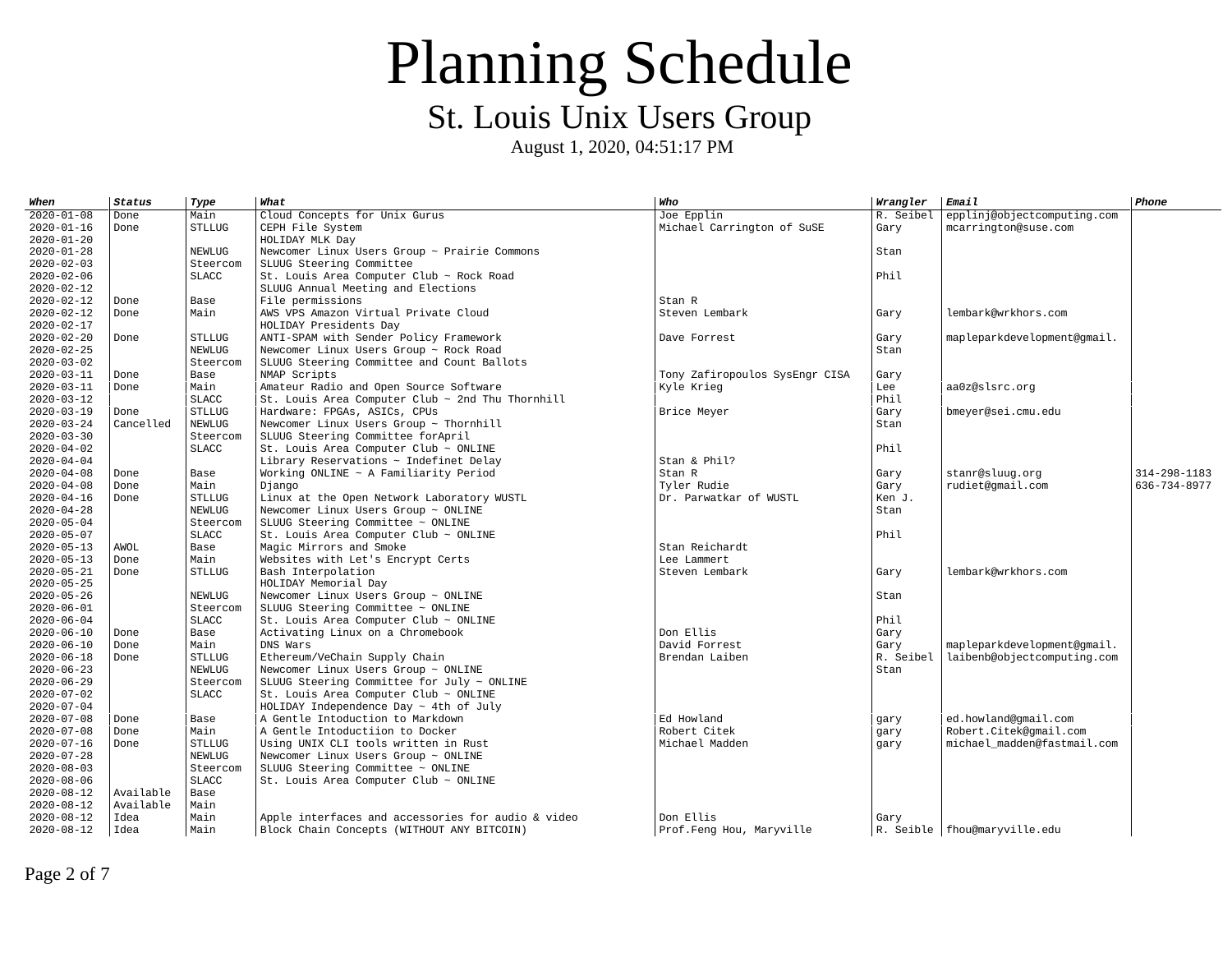| When             | <b>Status</b> | Type       | What                                                  | Who                           | Wrangler | <b>Email</b>           | Phone        |
|------------------|---------------|------------|-------------------------------------------------------|-------------------------------|----------|------------------------|--------------|
| 2020-08-12       | Idea          | Main       | Collect all logins                                    | Joe Bohnenstiehl              | Gary     | jbohnens@gmail.com     |              |
| $2020 - 08 - 12$ | Idea          | Main       | Computing for the Visually Impared                    | Ed Howland                    | Gary     | ed.howland@gmail.com   | 616-206-7911 |
| 2020-08-12       | Idea          | Main       | Electronic Voting                                     | Scott Granneman, WUSTL        | Gary     | scott@granneman.com    |              |
| $2020 - 08 - 12$ | Idea          | Main       | How Bad is Cryptocurrency                             | Steven Lembark                | Gary     | lembark@wrkhors.com    |              |
| 2020-08-12       | Idea          | Main       | Ins and outs of Firewalld                             | Lee Lammert                   | Lee      |                        |              |
| 2020-08-12       | Idea          | Main       | Redhat OpenShift Container Platform                   | https://0penShift.com         |          |                        |              |
| 2020-08-12       | Idea          | Main       | Tsunami Vulnerability Scanner                         | Security Now! #775 - 07-14-20 |          |                        |              |
| 2020-08-12       | Idea          | Main       | Using git for distributed version control of files    | Robert Citek                  | gary     | Robert.Citek@qmail.com |              |
| 2020-08-12       | Idea          | Main       | Using High End Graphic Cards                          | Brice Meyer                   | Gary     | bmeyer@sei.cmu.edu     |              |
| $2020 - 08 - 12$ | Idea          | Main       | ZoneMinder (New January 2020 release)                 | Andrew Bauer                  | Gary     |                        |              |
| $2020 - 08 - 12$ | Idea          | <b>TBD</b> | Ansible/Puppet on Cloud Containers                    | Frank M. Syler                | Gary     | me@franksiler.com      |              |
| $2020 - 08 - 12$ | Idea          | <b>TBD</b> | Overview of Functional Programming                    | $\overline{\phantom{a}}$      |          |                        |              |
| 2020-08-12       | Idea          | <b>TBD</b> | PXE boot using pfsense and freenas                    | Wendell Barber                | Gary     |                        |              |
| $2020 - 08 - 12$ | Idea          | <b>TBD</b> | serverless on Cloud Containers                        | Frank M. Syler                | Gary     | me@franksiler.com      |              |
| 2020-08-12       | Idea          | <b>TBD</b> | Smoking Docker (58 slides)                            | Steven Lembark                | Gary     | lembark@wrkhors.com    |              |
| $2020 - 08 - 12$ | Idea          | <b>TBD</b> | terraform on Cloud Containers                         | Frank M. Syler                | Gary     | me@franksiler.com      |              |
| 2020-08-12       | Idea          | <b>TBD</b> | Use vericrypt                                         | stanr MAIN 2019-06-12         |          |                        |              |
| $2020 - 08 - 12$ | Idea          | <b>TBD</b> | Yubikey ~ Multi Factor Authentication Device          | $\overline{\phantom{a}}$      |          |                        |              |
| $2020 - 08 - 12$ | Tutorial      | Base       | Advantages and disadvantages of Linux                 | https://meterpreter.org/      |          |                        |              |
| 2020-08-12       | Tutorial      | Base       | Audio processing software survey                      |                               |          |                        |              |
| $2020 - 08 - 12$ | Tutorial      | Base       | AWK and sed                                           | James Conroy BASE 2020-01-08  |          |                        |              |
| 2020-08-12       | Tutorial      | Base       | Boot process                                          |                               |          |                        |              |
| $2020 - 08 - 12$ | Tutorial      | Base       | Chkconfig, init.d, etc.                               | $\mathcal{P}$                 |          |                        |              |
| 2020-08-12       | Tutorial      | Base       | Chrome / Chromium-browser                             | $\mathcal{P}$                 |          |                        |              |
| 2020-08-12       | Tutorial      | Base       | Dia (drawing software)                                | stanr BASE 2013-01-09         |          |                        |              |
| 2020-08-12       | Tutorial      | Base       | Division of OSS projects                              |                               |          |                        |              |
| 2020-08-12       | Tutorial      | Base       | DNS installation, setup, and configure                | ?                             |          |                        |              |
| 2020-08-12       | Tutorial      | Base       | DNS Using Different Servers                           | $\mathcal{P}$                 |          |                        |              |
| $2020 - 08 - 12$ | Tutorial      | Base       | FILESYSTEMS(5) (see man fs)                           |                               |          |                        |              |
| 2020-08-12       | Tutorial      | Base       | Finding Linux files and file contents                 | https://meterpreter.org/      |          |                        |              |
| 2020-08-12       | Tutorial      | Base       | How to configure SSH in Linux                         | https://meterpreter.org/      |          |                        |              |
| 2020-08-12       | Tutorial      | Base       | How to enable Remote Access MySQL                     | https://meterpreter.org/      |          |                        |              |
| 2020-08-12       | Tutorial      | Base       | How to set up a UFW firewall                          | https://meterpreter.org/      |          |                        |              |
| 2020-08-12       | Tutorial      | Base       | Installing OS-signing keys in UEFI                    |                               |          |                        |              |
| 2020-08-12       | Tutorial      | Base       | install OpenVPN Server in Linux                       | https://meterpreter.org/      |          |                        |              |
| $2020 - 08 - 12$ | Tutorial      | Base       | $IRC$ ~ internet Relay Chat                           | 2                             |          |                        |              |
| 2020-08-12       | Tutorial      | Base       | Kallithea (source code repository hosting)            | $\mathcal{P}$                 |          |                        |              |
| 2020-08-12       | Tutorial      | Base       | LibreOffice Draw                                      |                               |          |                        |              |
| 2020-08-12       | Tutorial      | Base       | Linux Log Analysis                                    | https://meterpreter.org/      |          |                        |              |
| 2020-08-12       | Tutorial      | Base       | Linux terminal shortcuts                              | https://meterpreter.org/      |          |                        |              |
| $2020 - 08 - 12$ | Tutorial      | Base       | MS Windows regedit - edit Windows registry from Linux |                               |          |                        |              |
| $2020 - 08 - 12$ | Tutorial      | Base       | mutt email client                                     | Jeff Muse MAIN 2013-01-09     |          |                        |              |
| $2020 - 08 - 12$ | Tutorial      | Base       | nginx (web server, reverse proxy, etc.)               | $\mathcal{P}$                 |          |                        |              |
| $2020 - 08 - 12$ | Tutorial      | Base       | OpenSSL (CSRs, certificates, s_client)                | ?                             |          |                        |              |
| 2020-08-12       | Tutorial      | Base       | Physical Security                                     | $\overline{z}$                |          |                        |              |
| 2020-08-12       | Tutorial      | Base       | Regular expressions                                   | $\overline{2}$                |          |                        |              |
| 2020-08-12       | Tutorial      | Base       | Remote access to Linux, Windows, macOS                |                               |          |                        |              |
| 2020-08-12       | Tutorial      | Base       | Secure Enhanced Linux (SELinux)?                      | https://meterpreter.org/      |          |                        |              |
| $2020 - 08 - 12$ | Tutorial      | Base       | Standard In/Out/Error, Redirection, and Pipes         |                               |          |                        |              |
| $2020 - 08 - 12$ | Tutorial      | Base       | Top 10 most useful Linux commands                     | https://meterpreter.org/      |          |                        |              |
| 2020-08-12       | Tutorial      | Base       | Use cat command (can combine files)                   | https://meterpreter.org/      |          |                        |              |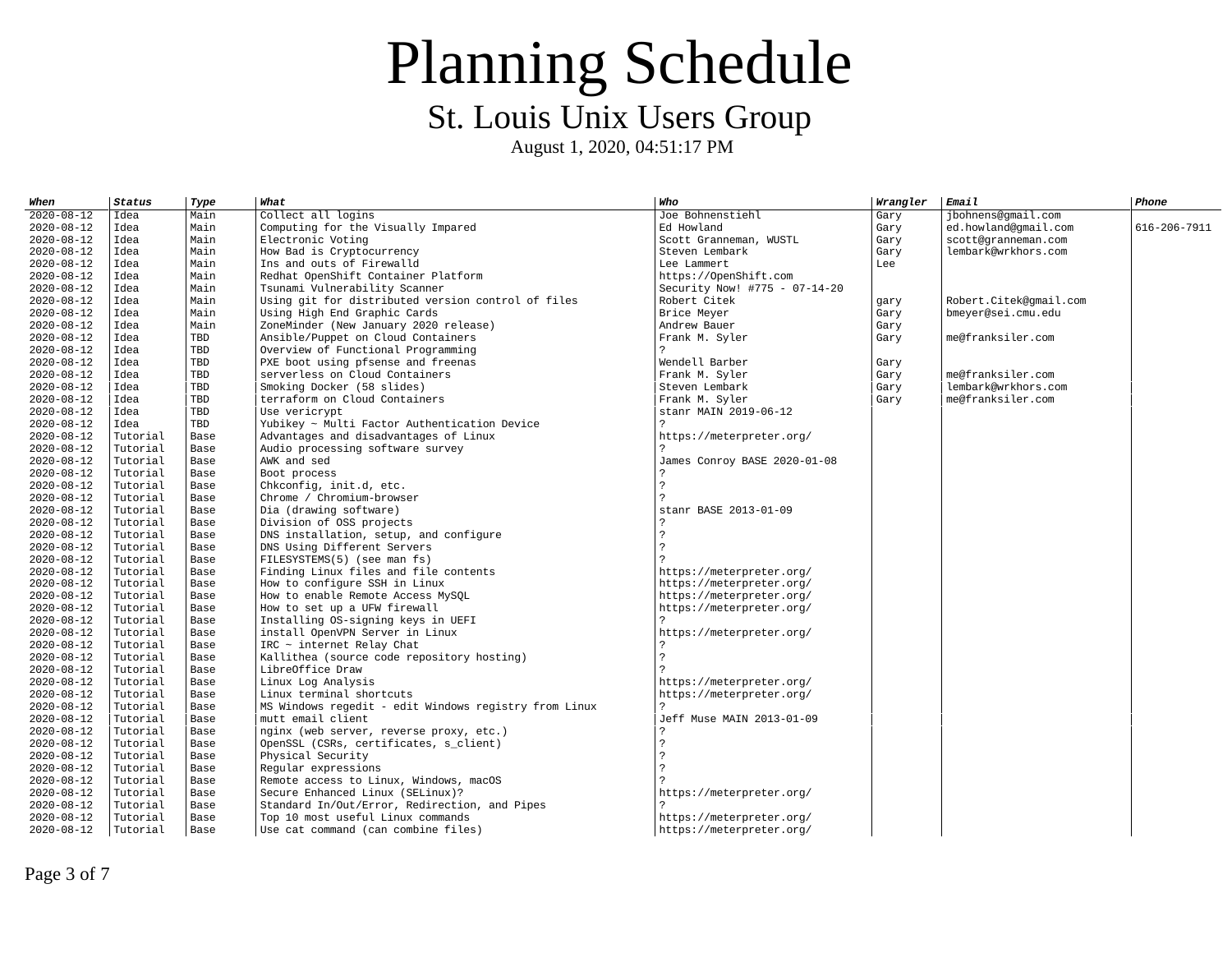| When             | <b>Status</b> | Type          | What                                                        | Who                             | Wrangler | <b>Email</b>           | Phone        |
|------------------|---------------|---------------|-------------------------------------------------------------|---------------------------------|----------|------------------------|--------------|
| 2020-08-12       | Tutorial      | Base          | Use $cp$ , mv, rm, and touch commands $\sim$ manage files   | https://meterpreter.org/        |          |                        |              |
| 2020-08-12       | Tutorial      | Base          | Use cut and paste commands                                  | 2                               |          |                        |              |
| 2020-08-12       | Tutorial      | Base          | Use df to report file systrem disk space usage              | https://meterpreter.org/        |          |                        |              |
| 2020-08-12       | Tutorial      | Base          | Use dig command to query DNS records                        | https://meterpreter.org/        |          |                        |              |
| 2020-08-12       | Tutorial      | Base          | Use Fail2ban to secure SSH service                          | Ken Johnson STLLUG 2016-12-15   |          |                        |              |
| $2020 - 08 - 12$ | Tutorial      | Base          | Use gitso to support others (remotely)                      |                                 |          |                        |              |
| 2020-08-12       | Tutorial      | Base          | Use grep to search for pattern in files                     | https://meterpreter.org/        |          |                        |              |
| 2020-08-12       | Tutorial      | Base          | Use iperf command to diagnose network speed                 | https://meterpreter.org/        |          |                        |              |
| 2020-08-12       | Tutorial      | Base          | Use locate command                                          | https://meterpreter.org/        |          |                        |              |
| 2020-08-12       | Tutorial      | Base          | Use mkdir and rmdir command $\sim$ manage directories       | https://meterpreter.org/        |          |                        |              |
| 2020-08-12       | Tutorial      | Base          | Use mount command and /etc/fstab file                       | 2                               |          |                        |              |
| 2020-08-12       | Tutorial      | Base          | Use mtr command to diagnose network problems                | https://meterpreter.org/        |          |                        |              |
| 2020-08-12       | Tutorial      | Base          | Use netstat to view all open ports on Linux                 | https://meterpreter.org/        |          |                        |              |
| 2020-08-12       | Tutorial      | Base          | Use PGP/GPG in Email                                        | $\mathcal{P}$                   |          |                        |              |
| 2020-08-12       | Tutorial      | Base          | Use rsync and grsync $\sim$ local/remote file copy          | $\mathcal{P}$                   |          |                        |              |
| 2020-08-12       | Tutorial      | Base          | Use scp and sftp commands to transfer data                  | https://meterpreter.org/        |          |                        |              |
| 2020-08-12       | Tutorial      | Base          | Use script and scriptreplay                                 |                                 |          |                        |              |
| 2020-08-12       | Tutorial      | Base          | Use sort and uniq commands                                  | https://meterpreter.org/        |          |                        |              |
| 2020-08-12       | Tutorial      | Base          | Use split and cat to divide and combine files               | https://meterpreter.org/        |          |                        |              |
| 2020-08-12       | Tutorial      | Base          | Use ss to view network status                               | https://meterpreter.org/        |          |                        |              |
| 2020-08-12       | Tutorial      | Base          | Use sync command (finish writes to USB thumbdrives)         | $\mathcal{P}$                   |          |                        |              |
| 2020-08-12       | Tutorial      | Base          | Use tar and gzip commands $\sim$ archive and compress files | https://meterpreter.org/        |          |                        |              |
| 2020-08-12       | Tutorial      | Base          | Use touch command                                           | https://meterpreter.org/        |          |                        |              |
| 2020-08-12       | Tutorial      | Base          | Use vi/vim editor                                           | https://meterpreter.org/        |          |                        |              |
| 2020-08-12       | Tutorial      | Base          | Video processing software survey                            |                                 |          |                        |              |
| $2020 - 08 - 12$ | Tutorial      | Base          | WHOIS                                                       | $\mathcal{P}$                   |          |                        |              |
| 2020-08-12       | Tutorial      | Base          | Use ps, bg, fg, kill, killall, top, htop with processes     | https://meterpreter.org/        |          |                        |              |
| 2020-08-20       | Available     | <b>STLLUG</b> |                                                             |                                 |          |                        |              |
| 2020-08-20       | Idea          | <b>STLLUG</b> | IBM and Red Hat                                             | George Switzer                  | Gary     | gswitzer@us.ibm.com    | 309-264-8569 |
| 2020-08-20       | Idea          | <b>STLLUG</b> | Microsoft's Windows Subsystem for Linux (WSL)               | Ahjay, Glenn, Brian W. Caldwell | Gary     |                        |              |
| 2020-08-20       | Idea          | <b>STLLUG</b> | Oracle Linux                                                |                                 | Gary     |                        |              |
| 2020-08-20       | Idea          | TBD           | OpenWrt ~ Secure Your Router with Linux                     | https://openwrt.org/            |          |                        |              |
| 2020-08-20       | Idea          | <b>TBD</b>    | Raspberry Pi 4 Installation                                 | Brian Bilgere                   | Gary     | bfka2000@qmail.com     |              |
| 2020-08-20       | Idea          | <b>TBD</b>    | Ripgrep and FZF (should this be 2 seprate?)                 | Tom Hrausicky                   | Gary     | tchrabusicky@gmail.com |              |
| 2020-08-20       | Idea          | TBD           | SUSE on Raspberry Pi                                        | Joe Bohnenstiehl                | Gary     | jbohnens@gmail.com     |              |
| 2020-08-25       |               | <b>NEWLUG</b> | Newcomer Linux Users Group ~ ONLINE                         |                                 |          |                        |              |
| 2020-08-31       |               | Steercom      | SLUUG Steering Committee for September $\sim$ ONLINE        |                                 |          |                        |              |
| $2020 - 09 - 03$ |               | <b>SLACC</b>  | St. Louis Area Computer Club $\sim$ ONLINE                  |                                 |          |                        |              |
| 2020-09-09       | Available     | Base          |                                                             |                                 |          |                        |              |
| 2020-09-09       | Available     | Main          |                                                             |                                 |          |                        |              |
| 2020-09-17       | Available     | <b>STLLUG</b> |                                                             |                                 |          |                        |              |
| 2020-09-22       |               | NEWLUG        | Newcomer Linux Users Group ~ ONLINE                         |                                 |          |                        |              |
| $2020 - 10 - 01$ |               | <b>SLACC</b>  | St. Louis Area Computer Club $\sim$ ONLINE                  |                                 |          |                        |              |
| 2020-10-03       |               |               | Library Reservations                                        | Stan & Phil?                    |          |                        |              |
| 2020-10-05       |               | Steercom      | SLUUG Steering Committee $\sim$ ONLINE                      |                                 |          |                        |              |
| 2020-10-14       | Available     | Base          |                                                             |                                 |          |                        |              |
| 2020-10-14       | Available     | Main          |                                                             |                                 |          |                        |              |
| 2020-10-14       | Idea          | Main          | openVAS upgrade (No earlier than Oct)                       | Tony Zafiropoulos SysEngr CISA  | Gary     | tonyz@CTiTEK.com       | 314-504-3974 |
| 2020-10-15       | Available     | <b>STLLUG</b> |                                                             |                                 |          |                        |              |
| $2020 - 10 - 27$ |               | <b>NEWLUG</b> | Newcomer Linux Users Group ~ ONLINE                         |                                 |          |                        |              |
| $2020 - 11 - 02$ |               | Steercom      | SLUUG Steering Committee $\sim$ ONLINE                      |                                 |          |                        |              |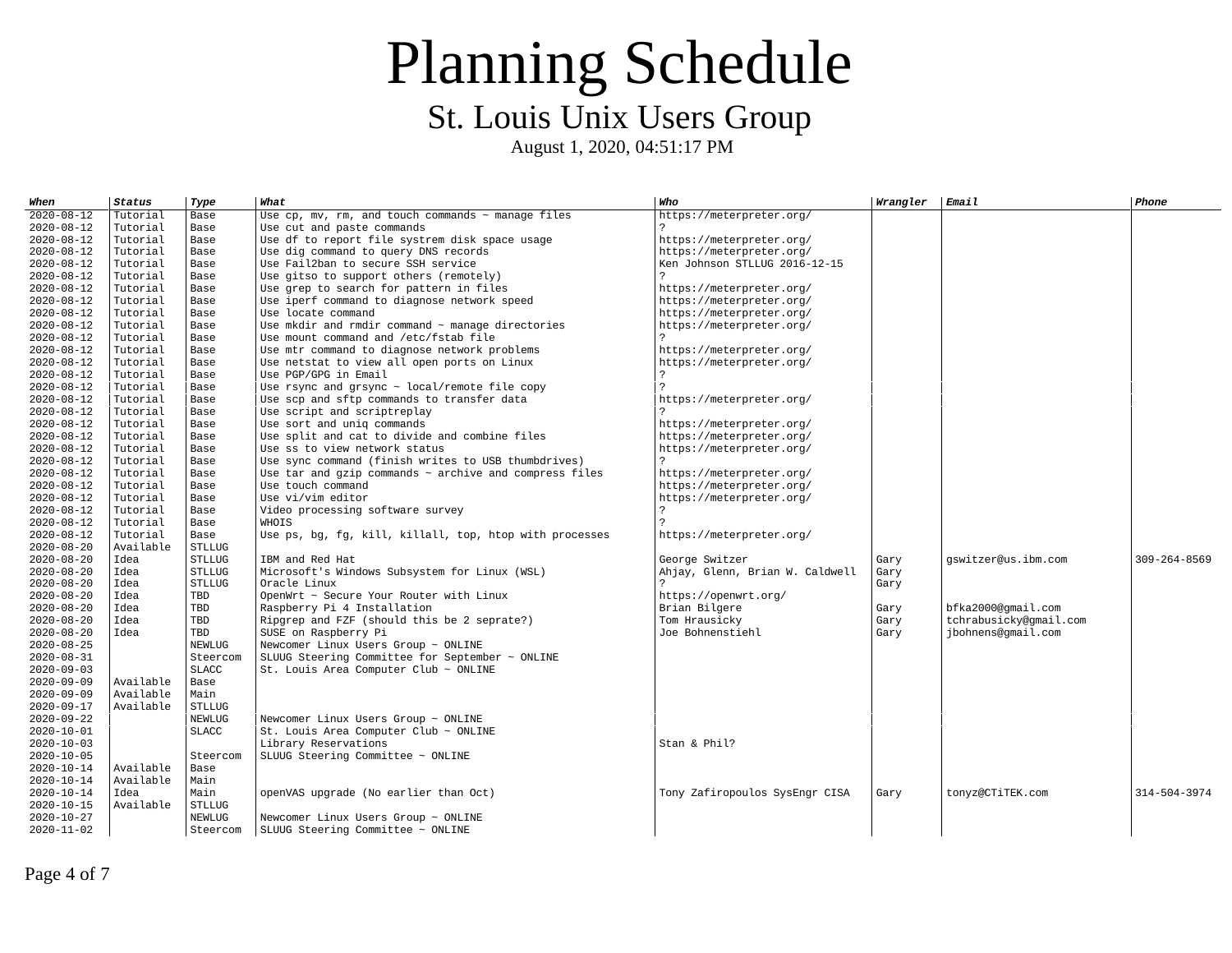August 1, 2020, 04:51:17 PM

| When       | Status    | Type          | What                                                        | Who                         | Wrangler | <b>Email</b> | Phone |
|------------|-----------|---------------|-------------------------------------------------------------|-----------------------------|----------|--------------|-------|
| 2020-11-05 |           | <b>SLACC</b>  | St. Louis Area Computer Club $\sim$ ONLINE                  |                             |          |              |       |
| 2020-11-11 |           |               | HOLIDAY Vetrans Day                                         |                             |          |              |       |
| 2020-11-11 | Available | Base          |                                                             |                             |          |              |       |
| 2020-11-11 | Available | Main          |                                                             |                             |          |              |       |
| 2020-11-19 | Available | <b>STLLUG</b> |                                                             |                             |          |              |       |
| 2020-11-24 |           | NEWLUG        | Newcomer Linux Users Group ~ ONLINE                         |                             |          |              |       |
| 2020-11-26 |           |               | HOLIDAY Thanksgiving Day                                    |                             |          |              |       |
| 2020-11-30 |           | Steercom      | SLUUG Steering Committee for December $\sim$ ONLINE         |                             |          |              |       |
| 2020-12-03 |           | <b>SLACC</b>  | St. Louis Area Computer Club $\sim$ ONLINE                  |                             |          |              |       |
| 2020-12-09 | Available | Base          |                                                             |                             |          |              |       |
| 2020-12-09 | Available | Main          |                                                             |                             |          |              |       |
| 2020-12-15 |           | NEWLUG        | Newcomer Linux Users Group $\sim$ 3rd Tuesday $\sim$ ONLINE |                             |          |              |       |
| 2020-12-17 | Available | <b>STLLUG</b> |                                                             |                             |          |              |       |
| 2020-12-24 |           |               | Christmas Eve                                               |                             |          |              |       |
| 2020-12-25 |           |               | HOLDIAY Christmas Day                                       |                             |          |              |       |
| 2020-12-31 |           |               | New Year Eve                                                |                             |          |              |       |
| 2021-01-01 |           |               | HOLIDAY New Year 2021                                       |                             |          |              |       |
| 2021-01-04 |           | Steercom      | SLUUG Steering Committee $\sim$ ONLINE                      |                             |          |              |       |
| 2021-01-07 |           | <b>SLACC</b>  | St. Louis Area Computer Club $\sim$ ONLINE                  |                             |          |              |       |
| 2021-01-13 | Available | Base          |                                                             |                             |          |              |       |
| 2021-01-13 | Available | Main          |                                                             |                             |          |              |       |
| 2021-01-21 | Available | <b>STLLUG</b> |                                                             |                             |          |              |       |
| 2021-01-26 |           | NEWLUG        | Newcomer Linux Users Group $\sim$ ONLINE                    |                             |          |              |       |
| 2021-02-01 |           | Steercom      | SLUUG Steering Committee $\sim$ ONLINE                      |                             |          |              |       |
| 2021-02-10 |           |               | SLUUG Annual Meeting and Elections                          |                             |          |              |       |
| 2021-02-10 | Available | Base          |                                                             |                             |          |              |       |
| 2021-02-10 | Available | Main          |                                                             |                             |          |              |       |
| 2021-07-14 | Available | Base          |                                                             |                             |          |              |       |
| 2021-07-15 | Available | <b>STLLUG</b> |                                                             |                             |          |              |       |
| 2038-01-18 | Idea      | Base          | SLUUG Calendar on Thunderbird Calendar                      | Stan R                      |          |              |       |
| 2038-01-18 | Idea      | <b>STLLUG</b> | The Year of Linux on the Desktop                            | Linus Tovalds               | R.M.S.   |              |       |
| 2038-01-18 | Idea      | TBD           | 3D Printing                                                 |                             |          |              |       |
| 2038-01-18 | Idea      | <b>TBD</b>    | AIX current release, features, future                       | Someone from IBM corporate? |          |              |       |
| 2038-01-18 | Idea      | <b>TBD</b>    | Ansible (more in-depth, hands-on)                           |                             |          |              |       |
| 2038-01-18 | Idea      | TBD           | Apple current release, features, future                     | 2                           |          |              |       |
| 2038-01-18 | Idea      | <b>TBD</b>    | Bitcoin                                                     | 2                           |          |              |       |
| 2038-01-18 | Idea      | <b>TBD</b>    | Build and Manage Desktop Applications                       |                             | Lee      |              |       |
| 2038-01-18 | Idea      | TBD           | CoffeeScript, HAML, and SASS                                | Craig Buchek                |          |              |       |
| 2038-01-18 | Idea      | TBD           | coreboot                                                    |                             |          |              |       |
| 2038-01-18 | Idea      | <b>TBD</b>    | <b>CPUS</b>                                                 | っ                           |          |              |       |
| 2038-01-18 | Idea      | <b>TBD</b>    | Current tools for web development                           | 2                           |          |              |       |
| 2038-01-18 | Idea      | TBD           | Desktop Distro roundup                                      |                             |          |              |       |
| 2038-01-18 | Idea      | TBD           | Desktop Environment roundup                                 | 2                           |          |              |       |
| 2038-01-18 | Idea      | <b>TBD</b>    | Developing for (web, native) iPhone                         | 2                           |          |              |       |
| 2038-01-18 | Idea      | <b>TBD</b>    | Diversity in Tech                                           |                             |          |              |       |
| 2038-01-18 | Idea      | TBD           | Emacs                                                       | Deech?                      |          |              |       |
| 2038-01-18 | Idea      | <b>TBD</b>    | Fedora Design Suite                                         | $\mathcal{P}$               |          |              |       |
| 2038-01-18 | Idea      | <b>TBD</b>    | Fedora Security Lab                                         |                             |          |              |       |
| 2038-01-18 | Idea      | TBD           | Flying Boxes                                                | Kyle Cordes                 |          |              |       |
| 2038-01-18 | Idea      | <b>TBD</b>    | Gaming on Linux with Steam                                  |                             |          |              |       |
| 2038-01-18 | Idea      | <b>TBD</b>    | Geo-separation of data centers                              | $\boldsymbol{\mathcal{P}}$  |          |              |       |

Page 5 of 7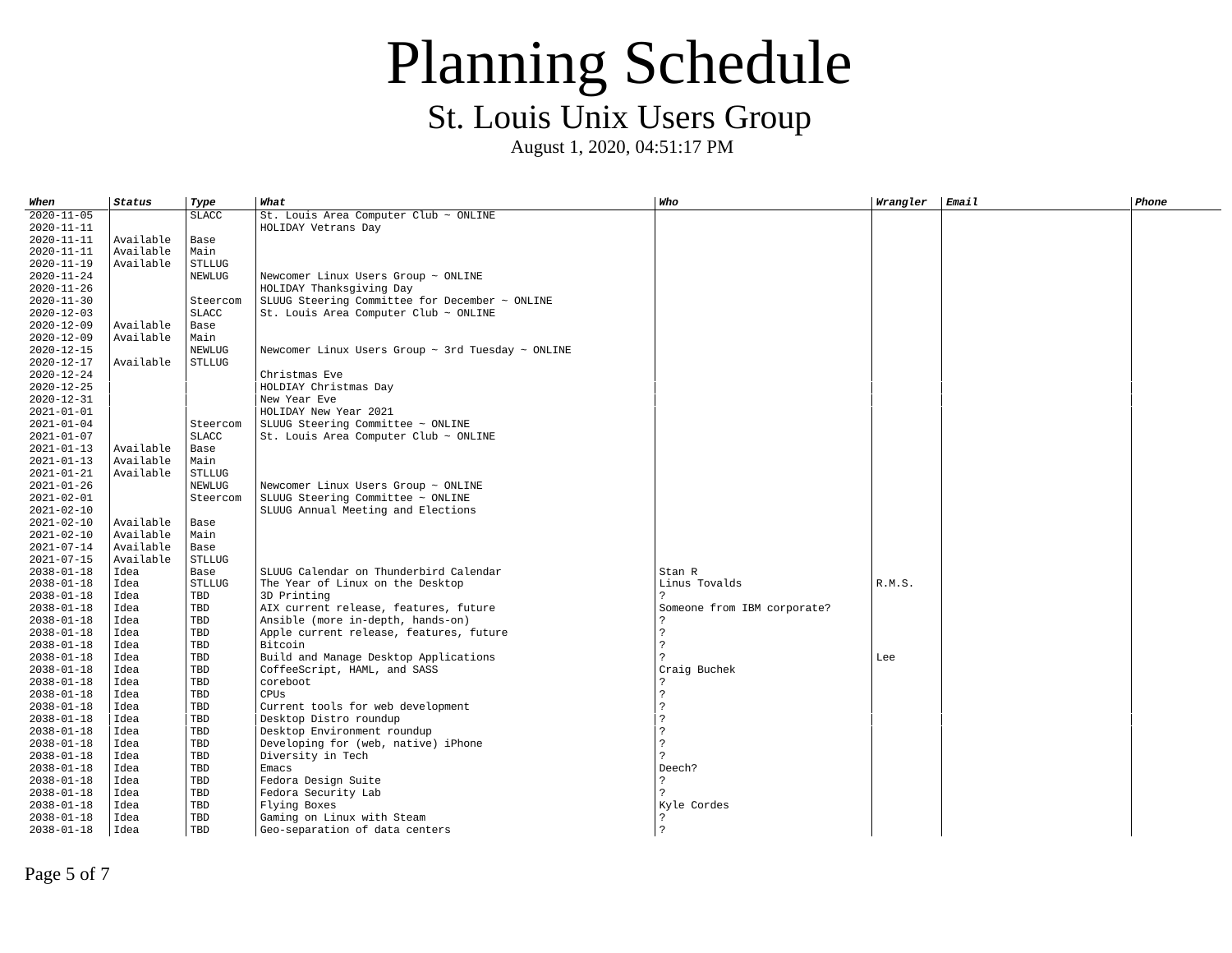| When             | <b>Status</b> | Type       | What                                                     | Who                          | Wrangler | <b>Email</b>        | <b>Phone</b> |
|------------------|---------------|------------|----------------------------------------------------------|------------------------------|----------|---------------------|--------------|
| $2038 - 01 - 18$ | Idea          | <b>TBD</b> | Gnome 3 (getting past the hate)                          | 2                            |          |                     |              |
| 2038-01-18       | Idea          | TBD        | GPU processing                                           | 2                            |          |                     |              |
| $2038 - 01 - 18$ | Idea          | <b>TBD</b> | GUI builders                                             | $\mathcal{P}$                |          |                     |              |
| $2038 - 01 - 18$ | Idea          | <b>TBD</b> | Homebrew on Linux, macOS and Win10                       | $\mathcal{P}$                | Don E.   | don.ellis@qmail.com |              |
| $2038 - 01 - 18$ | Idea          | TBD        | Hostirian/Primary.NET Data Center                        | $\mathcal{P}$                |          |                     |              |
| 2038-01-18       | Idea          | <b>TBD</b> | HP-UX current release, features, future                  |                              |          |                     |              |
| 2038-01-18       | Idea          | <b>TBD</b> | <b>HTML</b>                                              | Craig Buchek                 |          |                     |              |
| $2038 - 01 - 18$ | Idea          | <b>TBD</b> | <b>HTTP</b>                                              | Craig Buchek                 |          |                     |              |
| $2038 - 01 - 18$ | Idea          | <b>TBD</b> | IBM Virtualization Demonstration                         | Sammie Allum                 |          |                     |              |
| $2038 - 01 - 18$ | Idea          | <b>TBD</b> | Key Management                                           | Yi Yang                      |          |                     |              |
| 2038-01-18       | Idea          | <b>TBD</b> | logcheck, fcheck                                         | Craig Buchek                 |          |                     |              |
| 2038-01-18       | Idea          | TBD        | MAC OSX server                                           | $\mathcal{P}$                |          |                     |              |
| 2038-01-18       | Idea          | <b>TBD</b> | Mac OS X topics                                          | Craig Buchek                 |          |                     |              |
| $2038 - 01 - 18$ | Idea          | <b>TBD</b> | Mind-mapping Applications                                |                              |          |                     |              |
| 2038-01-18       | Idea          | <b>TBD</b> | Munin (resource monitoring)                              |                              |          |                     |              |
| 2038-01-18       | Idea          | TBD        | MySQL                                                    | Jeff Logullo                 |          |                     |              |
| $2038 - 01 - 18$ | Idea          | <b>TBD</b> | NoSOL                                                    |                              |          |                     |              |
| 2038-01-18       | Idea          | <b>TBD</b> | Nuclear Belly Button Battery                             | $\mathcal{P}$                |          |                     |              |
| $2038 - 01 - 18$ | Idea          | TBD        | OpenBSD for Linux Users                                  | Ken Johnson                  |          |                     |              |
| $2038 - 01 - 18$ | Idea          | <b>TBD</b> | OpenID/OAuth                                             | 2                            |          |                     |              |
| $2038 - 01 - 18$ | Idea          | <b>TBD</b> | pfSense (firewall/router)                                | $\overline{2}$               |          |                     |              |
| 2038-01-18       | Idea          | <b>TBD</b> | PHP hello world talk with the PHP group                  |                              |          |                     |              |
| 2038-01-18       | Idea          | <b>TBD</b> | PHP or generic programming language                      |                              |          |                     |              |
| $2038 - 01 - 18$ | Idea          | <b>TBD</b> | Project Indiana                                          | Jeff Logullo                 |          |                     |              |
| 2038-01-18       | Idea          | <b>TBD</b> | Recent NSA and Security Updates                          |                              |          |                     |              |
| $2038 - 01 - 18$ | Idea          | <b>TBD</b> | Recovering from disaster                                 | $\mathcal{P}$                |          |                     |              |
| $2038 - 01 - 18$ | Idea          | <b>TBD</b> | Red Hat Cloud Topics                                     | Joe "Zonker" Brockmeier      |          |                     |              |
| $2038 - 01 - 18$ | Idea          | TBD        | Red Hat Community Topics                                 | Joe "Zonker" Brockmeier      |          |                     |              |
| 2038-01-18       | Idea          | <b>TBD</b> | Red Hat Enterprise Linux (RHEL) or Fedora                | Tried Clark Smith at Red Hat |          |                     |              |
| 2038-01-18       | Idea          | TBD        | Red Hat Topics                                           | Joe "Zonker" Brockmeier      |          |                     |              |
| $2038 - 01 - 18$ | Idea          | <b>TBD</b> | R statistics package                                     | $\mathcal{P}$                |          |                     |              |
| 2038-01-18       | Idea          | <b>TBD</b> | Ruby on Rails                                            | Craig Buchek                 |          |                     |              |
| $2038 - 01 - 18$ | Idea          | <b>TBD</b> | SASL                                                     | $\mathcal{P}$                |          |                     |              |
| $2038 - 01 - 18$ | Idea          | <b>TBD</b> | Scribus                                                  | Stan R                       |          |                     |              |
| 2038-01-18       | Idea          | TBD        | Security Issues                                          | Yi Yang                      |          |                     |              |
| 2038-01-18       | Idea          | <b>TBD</b> | Setting up an Email server                               | $\overline{2}$               |          |                     |              |
| 2038-01-18       | Idea          | <b>TBD</b> | Solaris or OpenSolaris current release, features, future | 2                            |          |                     |              |
| 2038-01-18       | Idea          | TBD        | SuSE or OpenSUSE recent releases                         | Gary Hollingsworth?          |          |                     |              |
| 2038-01-18       | Idea          | <b>TBD</b> | Technical Books That Had an Impact                       | Ken Johnson                  |          |                     |              |
| 2038-01-18       | Idea          | <b>TBD</b> | Test-Driven Development                                  | Brian Button                 |          |                     |              |
| $2038 - 01 - 18$ | Idea          | <b>TBD</b> | Test-Driven Development                                  | Craig Buchek                 |          |                     |              |
| 2038-01-18       | Idea          | TBD        | The Swiss Army Knife of ffmpeg                           | Kyle Cordes                  |          |                     |              |
| $2038 - 01 - 18$ | Idea          | <b>TBD</b> | <b>USB</b>                                               | $\mathcal{P}$                |          |                     |              |
| 2038-01-18       | Idea          | <b>TBD</b> | VMware                                                   | Matt Skipton                 | C. Fitch |                     |              |
| $2038 - 01 - 18$ | Idea          | TBD        | VPN ~ Virtual NeworkComputing                            |                              |          |                     |              |
| 2038-01-18       | Idea          | <b>TBD</b> | Web Browsers                                             | Craig Buchek                 |          |                     |              |
| $2038 - 01 - 18$ | Idea          | <b>TBD</b> | Web Servers                                              | Craig Buchek                 |          |                     |              |
| $2038 - 01 - 18$ | Idea          | <b>TBD</b> | Wehrenberg Theaters Digital Projectors                   |                              | Gary     |                     |              |
| 2038-01-18       | Idea          | TBD        | wget and curl                                            | Craig Buchek                 |          |                     |              |
| 2038-01-18       | Idea          | <b>TBD</b> | WireGuard                                                |                              |          |                     |              |
| $2038 - 01 - 18$ | Idea          | <b>TBD</b> | <b>ZFS</b>                                               | Jeff Logullo                 |          |                     |              |